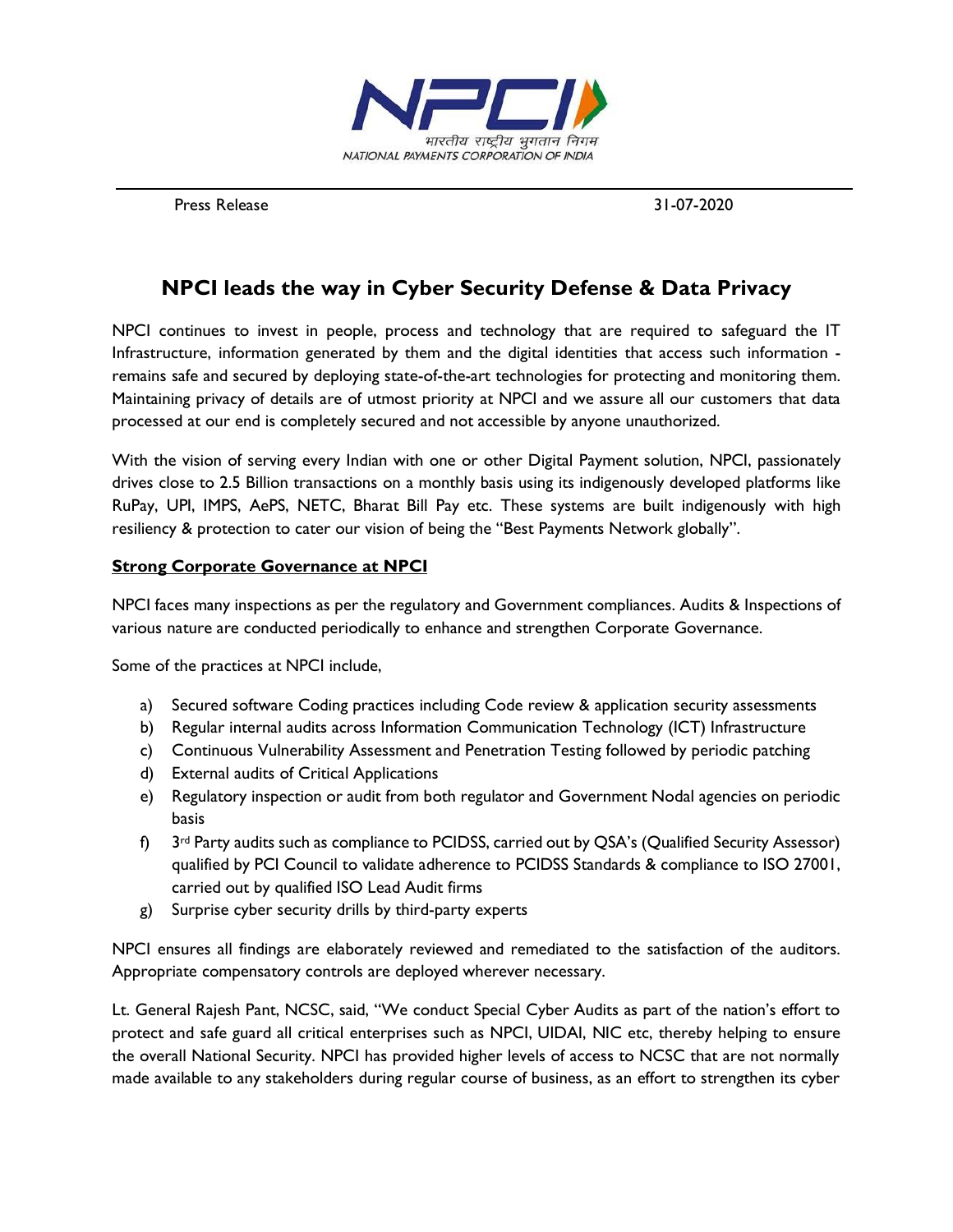defense. I wish to compliment the top leadership of NPCI and their CISO for inculcating a culture of strong Cyber Security Governance with a robust infrastructure which meets global security standards."

### **Strong Cyber Security Practice & Data Security**

NPCI strongly believes that Cyber Security is of utmost importance and aims to safeguard its assets and network against all kinds of prevalent cyber-attacks. Over the past years NPCI has deployed various technologies to upgrade its security posture leveraging a multi-layered defence approach to combat evolving cyber threats.

NPCI has adopted its Security framework inline to the NIST Framework to include Protect, Detect, Respond, Predict and Recover methodology. NPCI has embraced implementation of these policies, processes and guidelines to manage risks to its information assets, thus ensuring acceptable levels of risk.

Some of the state of the art technologies deployed at NPCI to thwart Cyber-attacks includes,

- Perimeter security controls including firewall, web application firewall, micro-segmentation of network, routing controls, secured switch configurations, proxy server, Anti-Distributed Denial of Service Solution, Anti – Advanced Persistent Threat etc.
- Information protection including Data Leakage Protection, Digital Rights Management, tokenization & encryption of sensitive data elements and active monitoring of both structured and unstructured data
- Safer & Secure connects to ecosystem players including communication channel encryption
- Various Detective controls including Deceptive technologies (Decoys) are used as early indicators to identify Cyber-attacks
- A dedicated team of highly trained professionals who have participated in various globally recognized & acclaimed Cyber Defense program manages the Security Operation Centre 24x7x365
- Privileged identity & access management solutions which further segregates the logical access and restricts user to access critical systems supported by Multi factor authentication

NPCI engages with safer RED TEAM and BREACH readiness assessments as well periodically. With the sophisticated security threats that our environment faces in current times, NPCI's objective is to continuously fortify our security layers. In addition to steps we take, we welcome and invite experts, including relevant authorities, for regular reviews and audits to keep our controls sharp and best in class.

NPCI handles all sensitive information like card data in line with PCIDSS requirements. PCIDSS norms also allows clear card information under certain circumstances for permitted functions, with appropriate controls. We have been subject to regular PCIDSS audits through externals QSA's, qualified by PCI council. NPCI is fully compliant to these standards. NPCI proactively has adopted global best practices in handling personal identifiable information (PII) and is one of the early practitioners in India.

Dilip Asbe, MD & CEO NPCI, said, "We consider audits as an important governance layer for the IT systems that evolves constantly, for appropriateness and adequacy of controls deployed so as to ensure